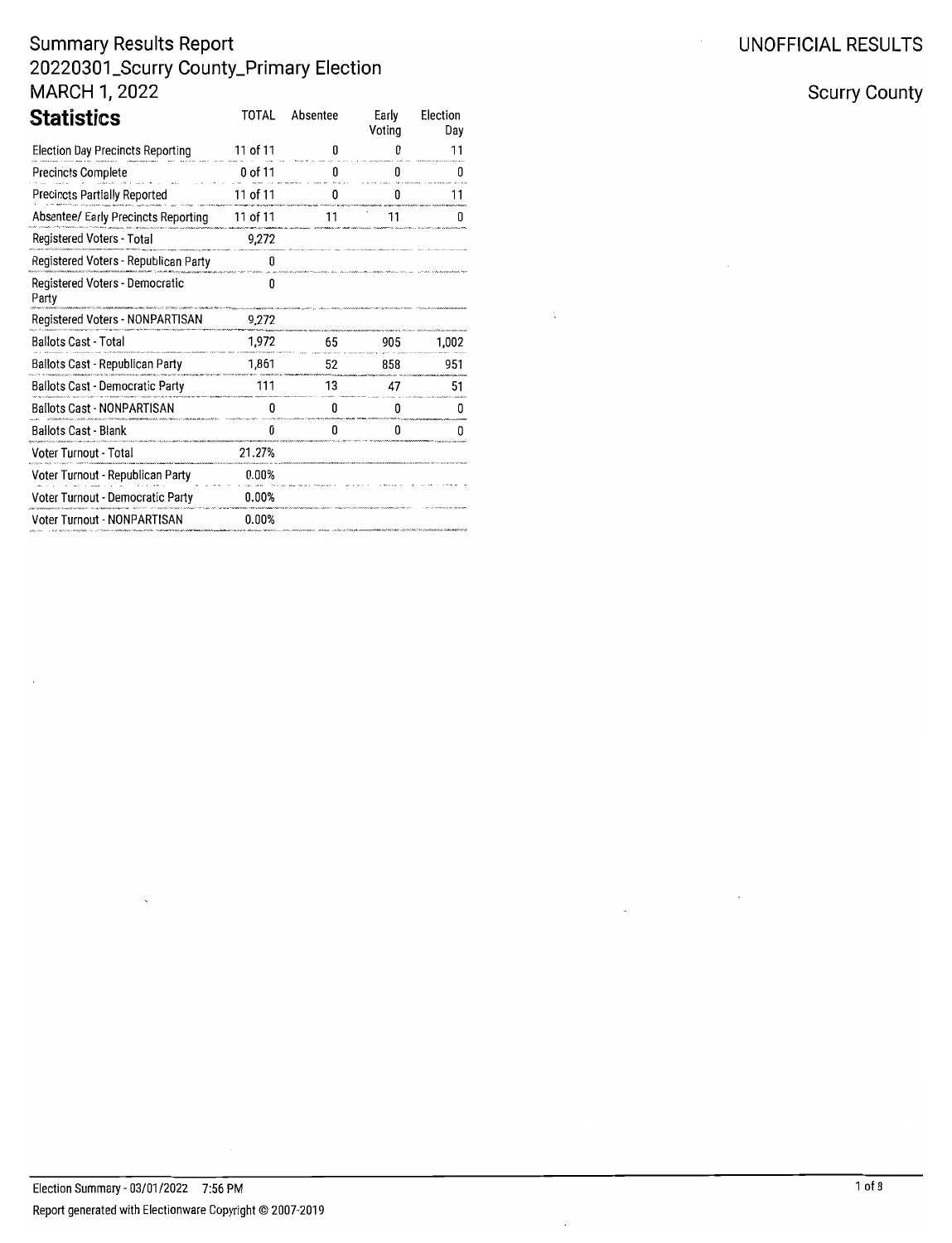### **UNOFFICIAL RESULTS**

### **Scurry County**

### REP US Representative, District 19

| Vote For 1 |  |  |  |  |
|------------|--|--|--|--|
|------------|--|--|--|--|

|                    |              | TOTAL Absentee | Early                                                                              | Election |
|--------------------|--------------|----------------|------------------------------------------------------------------------------------|----------|
|                    |              |                | Votina                                                                             | Dav      |
| Jodey C. Arrington | $1,710$ $4.$ | 42             | 792<br>recomed a percentation of contract that the contract of the contract of the | 876      |

#### **REP Governor** Vote For 1

|                                                                                                                                      | TOTAL | Absentee | Early<br>Voting | Election<br>Day |
|--------------------------------------------------------------------------------------------------------------------------------------|-------|----------|-----------------|-----------------|
| <b>Greg Abbott</b>                                                                                                                   | 1,292 |          | 629             | 623             |
| Danny Harrison                                                                                                                       |       |          |                 |                 |
| Paul Belew                                                                                                                           |       |          |                 |                 |
| Kandy Kaye Horn                                                                                                                      |       |          |                 |                 |
| <b>Rick Perry</b>                                                                                                                    | 35    |          |                 |                 |
| <b>Chad Prather</b>                                                                                                                  | 133   |          |                 |                 |
| Don Huffines                                                                                                                         |       |          |                 |                 |
| Allen B. West<br>.<br>2000 - Paris Land Land Barbara (1995), contrato de la contrato de la contrato de la contrato de la contrato de | 172   |          | 62              | 104             |

### **REP Lieutenant Governor**

Vote For 1

|                        | TOTAL                                                                  | Absentee | Early<br>Voting | Flection<br>Dav                    |
|------------------------|------------------------------------------------------------------------|----------|-----------------|------------------------------------|
| Dan Patrick            | 1,456                                                                  |          | 684             | 728                                |
| Zach Vance             |                                                                        |          |                 |                                    |
| <b>Aaron Sorrells</b>  |                                                                        |          |                 |                                    |
| <b>Trayce Bradford</b> |                                                                        |          |                 |                                    |
| Daniel Miller          | of a communications and construction of the community of the community |          |                 | technically deliverance coloni and |
| Todd M. Bullis         |                                                                        |          |                 |                                    |

### **REP Attorney General**

Vote For 1

|                | TOTAL | Absentee | Early<br>Voting | Election<br>Day |
|----------------|-------|----------|-----------------|-----------------|
| Eva Guzman     | 422   |          | 225             | 187             |
| Louie Gohmert  | 180   |          |                 | 101             |
| Ken Paxton     | 846   | 20       | 390             | 436             |
| George P. Bush | 355   | 18       | 146             | 191             |

#### **REP Comptroller of Public Accounts**

Vote For 1

|                | TOTAL | Absentee | Early<br>Votina | Election<br>Dav |
|----------------|-------|----------|-----------------|-----------------|
| Glenn Hegar    | 1,408 | 41       | 635             | 732             |
| Mark V. Goloby | 177   |          | 87              | Q1              |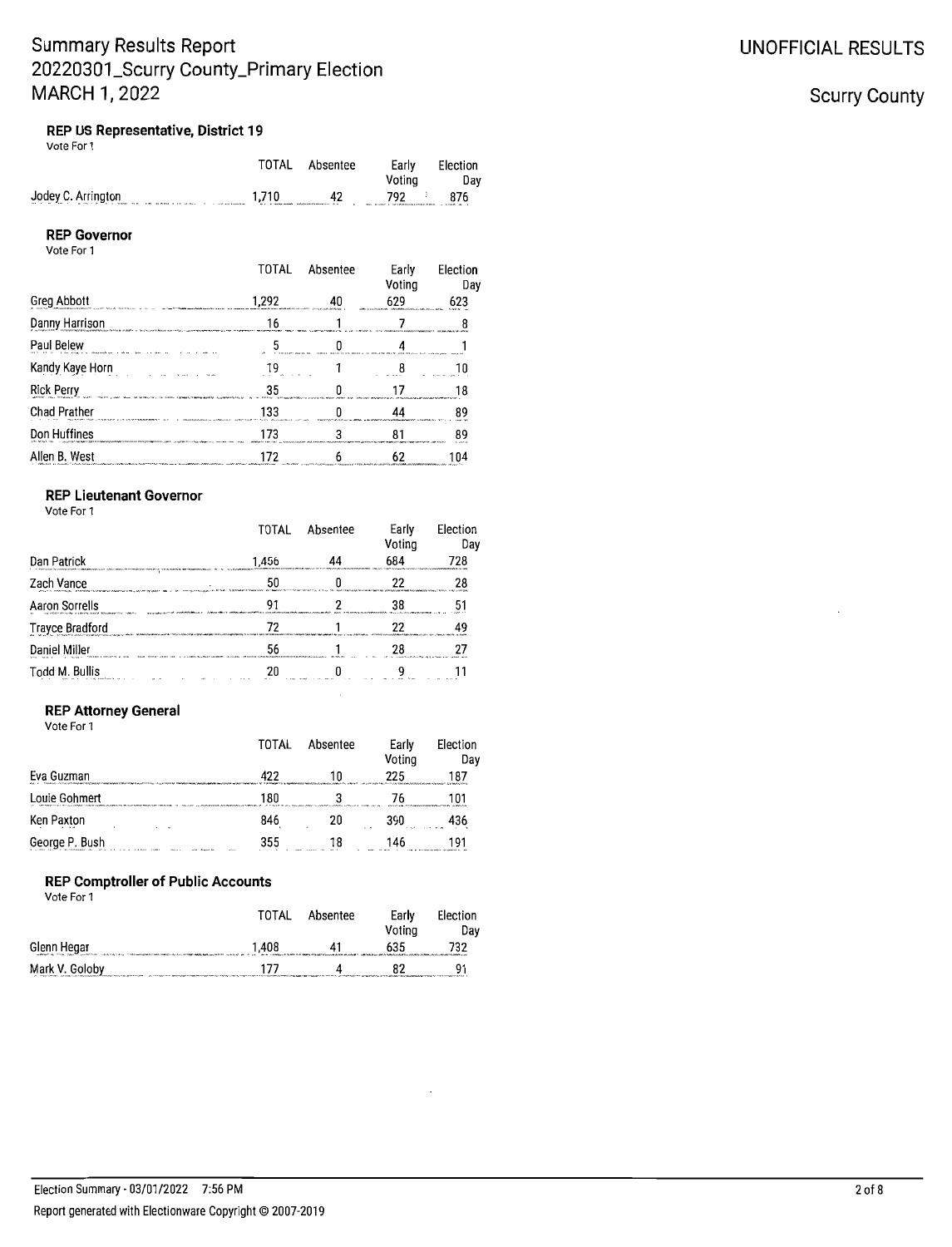### **Scurry County**

#### **REP Comm General Land Office** Vote For 1

|                                                                                                                               | TOTAL                                                                                                                                                                                                                                | Absentee | Early<br>Voting                                                                                                | Election<br>Day |
|-------------------------------------------------------------------------------------------------------------------------------|--------------------------------------------------------------------------------------------------------------------------------------------------------------------------------------------------------------------------------------|----------|----------------------------------------------------------------------------------------------------------------|-----------------|
| Rufus Lopez                                                                                                                   | 106                                                                                                                                                                                                                                  |          | 48                                                                                                             | 58              |
| Ben Armenta<br>In Place, consecutive formal St. 2011, and other conclusion                                                    | 52<br>2002 when hands a family the authorities of their conditions and authorities and the characteristic construction and account the content of the content of the content of the content of the content of the content of the con |          |                                                                                                                | 20              |
| <b>Weston Martinez</b>                                                                                                        | 54                                                                                                                                                                                                                                   |          | hel bathan na haifa a shekarar ta tara ta tara a ta tara ta tara ta tara ta tara ta tara ta tara ta tara a tar |                 |
| Tim Westley<br>ma con componenta entre entre a una haciente como el alemando en el constitución de la casa el casa de la casa | 222                                                                                                                                                                                                                                  |          | <b>SALAREN - TEN PER SERIKA KANSARA PROGRAM DI SERIKA ETA ETA ERA</b>                                          | 35              |
| Victor Avila                                                                                                                  |                                                                                                                                                                                                                                      |          |                                                                                                                |                 |
| Jon Spiers                                                                                                                    | 163                                                                                                                                                                                                                                  |          | 66<br><b>***********</b>                                                                                       |                 |
| Don W. Minton<br>a disk interaction in a contract that is the contract of the contract of                                     | 136                                                                                                                                                                                                                                  |          |                                                                                                                |                 |
| Dawn Buckingham                                                                                                               | 708                                                                                                                                                                                                                                  | 26       | 357                                                                                                            |                 |

#### **REP Commissioner of Agriculture**

Vote For 1

|                                                                                                                                                                                                                                             | TOTAL                                  | Absentee                                                                                                            | Earlv<br>Votina                                                                                                      | Election<br>Dav   |
|---------------------------------------------------------------------------------------------------------------------------------------------------------------------------------------------------------------------------------------------|----------------------------------------|---------------------------------------------------------------------------------------------------------------------|----------------------------------------------------------------------------------------------------------------------|-------------------|
| Carey A. Counsil<br>Service ARA (2007) ARANG A LA Progression and construction of the Maria Research Construction of the ARANG ARA<br>. The contribution of the contribution of the contribution of the contribution of the Microsoft March | 183                                    | Schools is a colleged important of the State of the Alexandrian and the advanced of the Alexandrian Control and the |                                                                                                                      | 00                |
| James White<br>the state of the first services and the constitutions of the state constitution of the state of<br>.                                                                                                                         | 364<br>contractors and Marie<br>$\sim$ | 1964.4                                                                                                              | 184<br>and their conducts of the first official and construction                                                     | $\lambda$<br>- 34 |
| Sid Miller<br>we saw to access the combination of the company of women we come                                                                                                                                                              | 1.128<br>$-0.0000$                     | 38<br>and analyzing program and controlled<br>                                                                      | the four-four-measurement and complete the first section of the complete the complete state of the complete state of | i84               |

### **REP Railroad Commissioner**

Vote For 1

|                                                                                         | TOTAL                                                      | Absentee                                                                                          | Early<br>Votina               | Election<br>Dav                                                 |
|-----------------------------------------------------------------------------------------|------------------------------------------------------------|---------------------------------------------------------------------------------------------------|-------------------------------|-----------------------------------------------------------------|
| Wayne Christian<br>and the 200 percent of the contraction of the property discussion of | 836<br>Manufacturing contributions in this develop as<br>. | <b>ANALLY MALL ALLIANSTRA COMM</b>                                                                | A continued with the          | expressionated and the context conception of the con-           |
| Sarah Stogner                                                                           | ،23<br>the commitment was not                              |                                                                                                   |                               |                                                                 |
| Tom Slocum Jr                                                                           | 199<br>Anderson a charge in the co-                        |                                                                                                   | <b>CALL STATE CONTRACT OF</b> | 103<br><b>CALL 2-12-12-2</b><br>ALCOHOL: CONTRACTOR AND ALCOHOL |
| Dawayne Tipton                                                                          | 136                                                        |                                                                                                   |                               |                                                                 |
| Marvin "Sarge" Summers                                                                  |                                                            | album and service consistent and developmental of construction and developmental and construction |                               |                                                                 |

### REP Justice, Supreme Court, PI 3

| Vote For 1                                                                                                                                                                                                                                       |       |          |                 |                 |
|--------------------------------------------------------------------------------------------------------------------------------------------------------------------------------------------------------------------------------------------------|-------|----------|-----------------|-----------------|
|                                                                                                                                                                                                                                                  | TOTAL | Absentee | Early<br>Votina | Election<br>Dav |
| Debra Lehrmann<br>The Commission of the commission of the Commission of the Commission of the Commission of the Commission of the Commission of the Commission of the Commission of the Commission of the Commission of the Commission of the Co | 1.577 | 40       | 725             | 812             |

#### REP Justice, Supreme Court, PI 5

| Vote For 1    |       |          |                 |                 |
|---------------|-------|----------|-----------------|-----------------|
|               | TOTAL | Absentee | Early<br>Votina | Election<br>Dav |
| Rebeca Huddle | 1.564 | 41       | 711             | 812             |

#### REP Justice, Supreme Court, PI 9

| Vote For 1                                                                                                                                                                                                                                         | TOTAL                                                                                                                                                                                                                                 | Absentee                                                                                                 | Early<br>Votina                                                      | Election<br>Dav                                                                                   |
|----------------------------------------------------------------------------------------------------------------------------------------------------------------------------------------------------------------------------------------------------|---------------------------------------------------------------------------------------------------------------------------------------------------------------------------------------------------------------------------------------|----------------------------------------------------------------------------------------------------------|----------------------------------------------------------------------|---------------------------------------------------------------------------------------------------|
| Evan Young                                                                                                                                                                                                                                         | 1.043                                                                                                                                                                                                                                 | 36                                                                                                       | 470                                                                  | 537<br>CONSUMING A SERVICE AND A MODERN WARRANT WAS ARRESTED FOR A DISCUSSION OF A MODERN WARRANT |
| David J. Schenck<br>a construction of the contract of the construction of the construction of the construction of the construction of the construction of the construction of the construction of the construction of the construction of the cons | 458<br>The contract of the contract of the contract of the contract of the contract of the contract of the contract of the contract of the contract of the contract of the contract of the contract of the contract of the contract o | and the company of the contract of the contract of the contract of the contract of<br>$    -$<br>1.1.1.1 | 218<br><b>Constitution Providence Co., 2012.</b><br><b>Continued</b> | 233                                                                                               |

#### REP Judge, Ct of Crim App, Pl 2 **Moto For**

|                                                                                                                     | TOTAL | Absentee | Early<br>Votina | Election<br>Dav |
|---------------------------------------------------------------------------------------------------------------------|-------|----------|-----------------|-----------------|
| Mary Lou Keel<br>The collection of the MCT company and controlled the contents of the part of the<br>constant comes | 1.548 | 39       | 715             | 794             |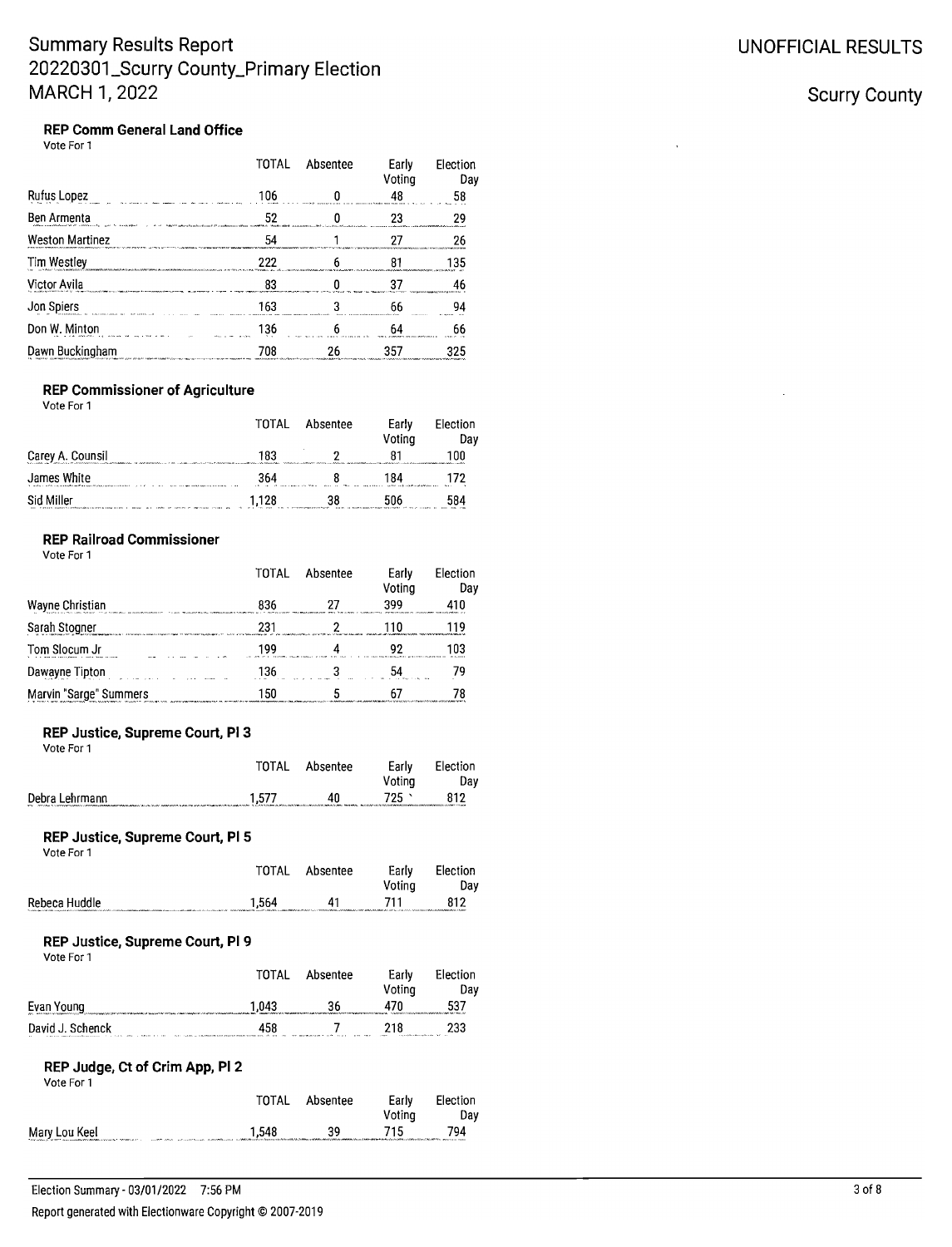### **UNOFFICIAL RESULTS**

### **Scurry County**

### REP Judge, Ct of Crim App. PI 5

| Vote For 1                                                                                                                                                                                                                                                 |       |               |                 |                 |
|------------------------------------------------------------------------------------------------------------------------------------------------------------------------------------------------------------------------------------------------------------|-------|---------------|-----------------|-----------------|
|                                                                                                                                                                                                                                                            | TOTAL | Absentee      | Early<br>Voting | Election<br>Day |
| Clint Morgan<br>.<br>Franklingsaren 1990a hande hande af gene genemmen i gjenne en den hande                                                                                                                                                               | 734   | 23            | 331             | 380             |
| <b>Scott Walker</b>                                                                                                                                                                                                                                        | 799   | 22            | 381             | 396             |
| REP Judge, Ct of Crim App, PI 6<br>Vote For 1                                                                                                                                                                                                              |       |               |                 |                 |
|                                                                                                                                                                                                                                                            | TOTAL | Absentee      | Early<br>Voting | Election<br>Day |
| Jesse F. McClure, III<br>.<br>National children is a communication of the communication of the communication of the communication of the communication of the communication of the communication of the communication of the communication of the communic | 1,537 | 40            | 701             | 796             |
| REP Member, State BoE, Dist 15<br>Vote For 1                                                                                                                                                                                                               |       |               |                 |                 |
|                                                                                                                                                                                                                                                            | TOTAL | Absentee      | Early<br>Voting | Election<br>Day |
| Aaron Kinsey Management of the Search Company of the Search Company of the Search Company of the Search Company                                                                                                                                            | 969   | 17            | 436             | 516             |
| Jay Johnson                                                                                                                                                                                                                                                | 560   | 23            | 268             | 269             |
| <b>REP State Senator, Dist 31</b><br>Vote For 1                                                                                                                                                                                                            |       |               |                 |                 |
|                                                                                                                                                                                                                                                            | TOTAL | Absentee      | Early<br>Voting | Election<br>Day |
| Kevin Sparks<br>and a strategie of the state and a strategie of the strategie                                                                                                                                                                              | 846   | 29            | 392             | 425             |
|                                                                                                                                                                                                                                                            | 47    | 1             | 23              | 23              |
| Stormy Bradley                                                                                                                                                                                                                                             | 438   | 5             | 204             | 229             |
| Tim Reid                                                                                                                                                                                                                                                   | 302   | 8             | 130             | 164             |
| REP State Representative, Dist 83<br>Vote For 1                                                                                                                                                                                                            |       |               |                 |                 |
|                                                                                                                                                                                                                                                            | TOTAL | Absentee      | Early<br>Voting | Election<br>Day |
| <b>Dustin Burrows</b>                                                                                                                                                                                                                                      | 1,432 | 43            | 654             | 735             |
| Austin Jordan                                                                                                                                                                                                                                              |       | 260 5 131 124 |                 |                 |
| REP Justice, 11th Ct of App Dist, Pl 3<br>Vote For 1                                                                                                                                                                                                       |       |               |                 |                 |
|                                                                                                                                                                                                                                                            | TOTAL | Absentee      | Early<br>Voting | Election<br>Day |
| W. Stacy Trotter                                                                                                                                                                                                                                           | 1,525 | 38            | 701             | 786             |
| REP Dist Judge, 132nd Judicial Dist<br>Vote For 1                                                                                                                                                                                                          |       |               |                 |                 |
|                                                                                                                                                                                                                                                            | TOTAL | Absentee      | Early<br>Voting | Election<br>Day |
| Dana W. Cooley                                                                                                                                                                                                                                             | 1,654 | 47            | 756             | 851             |
| <b>REP County Judge</b><br>Vote For 1                                                                                                                                                                                                                      |       |               |                 |                 |
|                                                                                                                                                                                                                                                            | TOTAL | Absentee      | Early<br>Voting | Election<br>Day |
| Dan Hicks                                                                                                                                                                                                                                                  | 1,316 | 34            | 624             | 658             |
| Clay Mize                                                                                                                                                                                                                                                  | 494   | 15            | 205             | 274             |
|                                                                                                                                                                                                                                                            |       |               |                 |                 |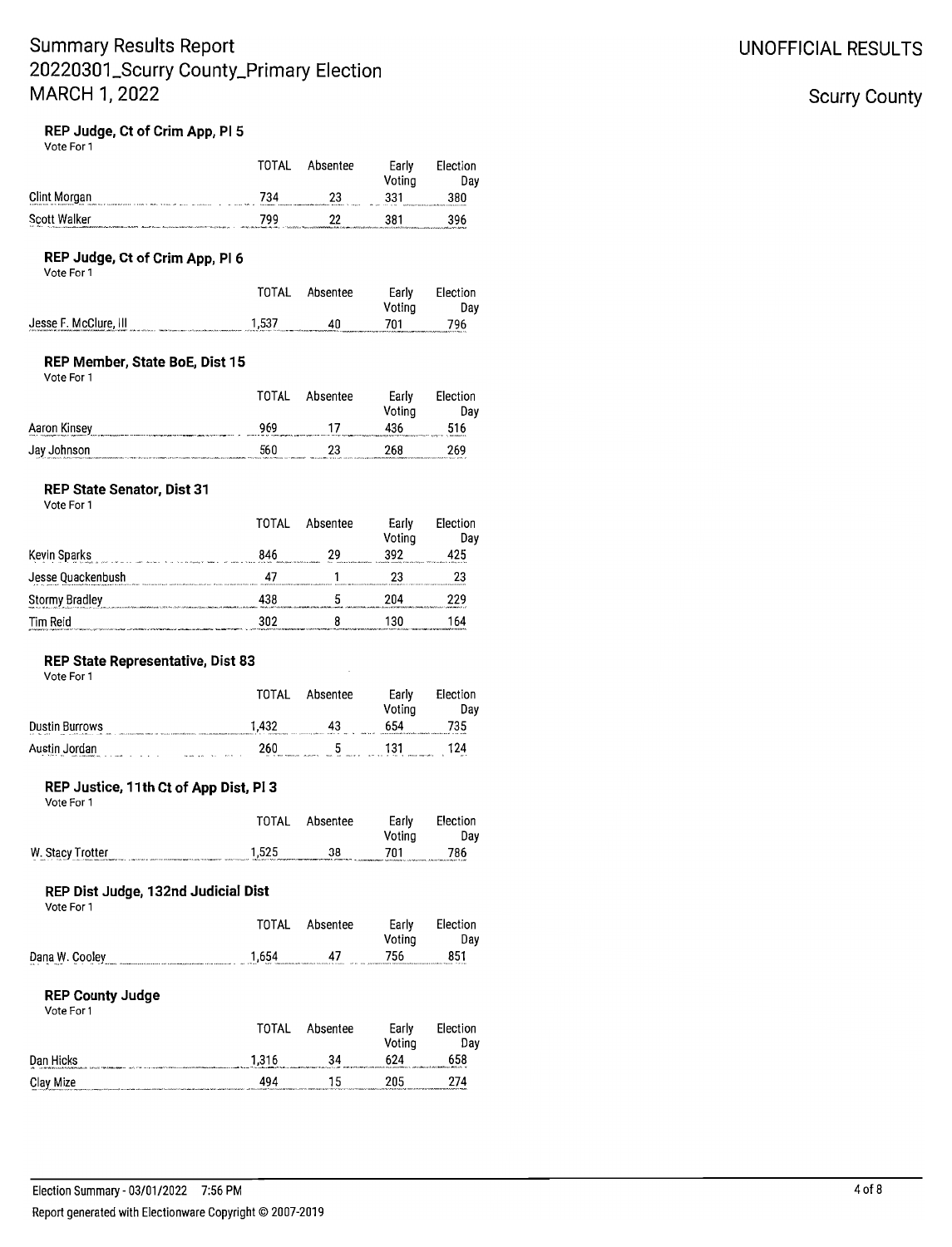### **REP District Clerk**

Vote For 1

|                                                                                                                                                                                                                                  | TOTAL        | Absentee | Early<br>Voting | Election<br>Day |
|----------------------------------------------------------------------------------------------------------------------------------------------------------------------------------------------------------------------------------|--------------|----------|-----------------|-----------------|
| Candace (Candy) Jones                                                                                                                                                                                                            | 1,655        | 47       | 761             | 847             |
| <b>REP County Clerk</b><br>Vote For 1                                                                                                                                                                                            |              |          |                 |                 |
|                                                                                                                                                                                                                                  | <b>TOTAL</b> | Absentee | Early<br>Voting | Election<br>Day |
| Melody A. Appleton                                                                                                                                                                                                               | 1,707        | 50       | 788             | 869             |
|                                                                                                                                                                                                                                  |              |          |                 |                 |
| <b>REP County Treasurer</b><br>Vote For 1                                                                                                                                                                                        |              |          |                 |                 |
|                                                                                                                                                                                                                                  | TOTAL        | Absentee | Early<br>Voting | Election<br>Day |
| Kirsta Koennecke<br>and the state of the state of                                                                                                                                                                                | 1,639        | 44       | 758             | 837             |
| <b>REP County Commissioner Pct 2</b><br>Vote For 1                                                                                                                                                                               |              |          |                 |                 |
|                                                                                                                                                                                                                                  | <b>TOTAL</b> | Absentee | Early<br>Voting | Election<br>Day |
| Doug Scott                                                                                                                                                                                                                       | 157          | 2        | 72              | 83              |
| Cole Herring<br>Services Services Services Services Services Services Services Services Services Services Services Services Services Services Services Services Services Services Services Services Services Services Services S | 122          | 3        | 60              | 59              |
| Mitch Hickman<br>.<br>In the continue of the comment of the continue of the continue of the continue of the continue of the continue                                                                                             | 48           | 0        | 25              | 23              |
| Larry W. Thompson<br>and the company of the                                                                                                                                                                                      | 215          | 5        | 119             | 91              |
| Clifford Jay Hall<br> <br> -<br>  2011    2012    2013    2014    2014    2014    2014    2014    2014    2014    2014    2014    2014    2014                                                                                   | 100          | 0        | 45              | 55              |

# **REP County Commissioner Pct 4**<br>Vote For 1

| VULC I UI I                                                                |                                                                                   | TOTAL                  | Absentee                                                   | Early<br>Voting                                                                             | Election<br>Dav |
|----------------------------------------------------------------------------|-----------------------------------------------------------------------------------|------------------------|------------------------------------------------------------|---------------------------------------------------------------------------------------------|-----------------|
| Terry Luecke                                                               |                                                                                   | 234                    |                                                            | 105                                                                                         | 121             |
| Jeff Mitchell<br>1.3 center that a homeworth changes automa - fear-thilder | <b>COL SINI SECRET</b><br>challenge would dealer als be been discussed and except | 251<br><b>BUREAUCH</b> | a<br>and the change charge a stand<br>$-1$<br><b>MAILE</b> | 107<br>and constitutions in the characteristic interferoments. In this column can extensive | 135             |

Day

#### REP JOP Pct 1

| Vote For 1                                                                                        |              |          |                 |                        |
|---------------------------------------------------------------------------------------------------|--------------|----------|-----------------|------------------------|
|                                                                                                   | TOTAL        | Absentee | Early           | Election<br>Voting Day |
| Norma Martinez                                                                                    | 953 — 100    | 26       | 449 478         |                        |
|                                                                                                   |              |          |                 |                        |
| REP JOP Pct 2<br>Vote For 1                                                                       |              |          |                 |                        |
|                                                                                                   | TOTAL        | Absentee | Early           | Election<br>Voting Day |
| $677$ $17$ $288$ $372$<br>Ricki R. Webb                                                           |              |          |                 |                        |
| <b>REP County Chair</b><br>Vote For 1                                                             |              |          |                 |                        |
|                                                                                                   | <b>TOTAL</b> | Absentee | Early<br>Voting | Election<br>Day        |
| Drew Bullard                                                                                      | 1,672        | 36       |                 | 870                    |
| <b>REP Proposition 1</b><br>Vote For 1                                                            |              |          |                 |                        |
|                                                                                                   | TOTAL        | Absentee | Early           | Election<br>Voting Day |
| YES $\frac{1}{2}$ . $\frac{1}{2}$ . $\frac{1}{2}$ . $\frac{1}{2}$ . $\frac{1}{2}$ . $\frac{1}{2}$ |              | 48       | 810             | 888                    |
|                                                                                                   |              |          |                 |                        |

 $85$ 

 $2$ 

 $34$  49

 $\sim$ Election Summary - 03/01/2022 7:56 PM

 $\overline{a}$ 

N<sub>0</sub>

Report generated with Electionware Copyright @ 2007-2019

 $\mathbf{r}$ 

# **UNOFFICIAL RESULTS**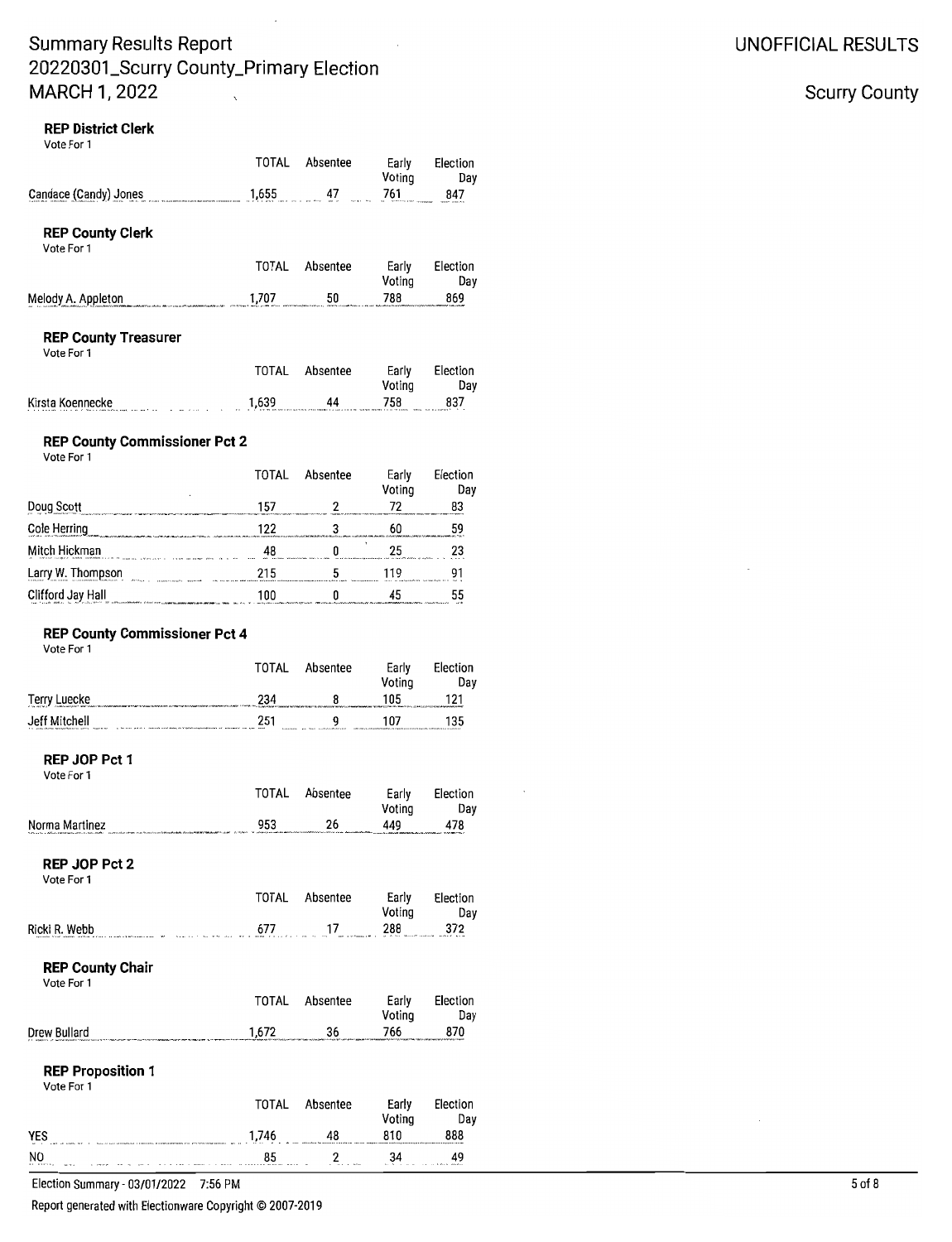### **REP Proposition 2**

Vote For 1

|                                        | TOTAL | Absentee | Early<br>Voting | Election<br>Day |
|----------------------------------------|-------|----------|-----------------|-----------------|
| YES                                    | 1,364 | 32       | 604             | 728             |
| NO                                     | 418   | 15       | 208             | 195             |
| <b>REP Proposition 3</b><br>Vote For 1 |       |          |                 |                 |
|                                        | TOTAL | Absentee | Early<br>Voting | Election<br>Day |
| YES                                    | 1,631 | 38       | 742             | 851             |
| NO                                     | 190   |          | 94              | 85              |
| <b>REP Proposition 4</b><br>Vote For 1 |       |          |                 |                 |
|                                        | TOTAL | Absentee | Early<br>Voting | Election<br>Day |
| YES                                    | 1,689 | 46       | 784             | 859             |
| NO                                     | 128   | 3        | 51              | 74              |

### **REP Proposition 5**

Vote For 1

|                                                                                                                                                                                                                                      | TOTAL | Absentee                                                                                                                                                                                                                      | Early<br>Votina                                                       | Election<br>Dav   |
|--------------------------------------------------------------------------------------------------------------------------------------------------------------------------------------------------------------------------------------|-------|-------------------------------------------------------------------------------------------------------------------------------------------------------------------------------------------------------------------------------|-----------------------------------------------------------------------|-------------------|
| YES<br>$x = 0.1$<br>through a 197 a 197 a 197 changes who constructs were a                                                                                                                                                          | 1.641 | 44<br><b>Manufacture</b><br>1.111                                                                                                                                                                                             | 744<br>who are statement and state of the contract states computed as | 853<br>dealers of |
| NO<br>the form completed and other than the complete the complete the second complete the second of the complete than the complete the complete the complete than the complete the complete than the complete the complete the compl | 160   | Web and their contract challs half the collection of the collection of the contract of the collection of the characteristic components are contracted in the collection of the collection of the collection of the collection | 83                                                                    | 74                |

### **REP Proposition 6**

Vote For 1

|     | TOTAL | Absentee | Early      | Election                                        |
|-----|-------|----------|------------|-------------------------------------------------|
|     |       |          | Voting     | Dav                                             |
| YES | 1.491 | 42       | 684        | 765                                             |
| NO  | 274   |          | 130<br>. . | 138<br>and to the community communities and the |

#### **REP Proposition 7** Vote For 1

|                                                                             | TOTAL | Absentee                                                                     | Early<br>Voting                                                                              | Election<br>Day |
|-----------------------------------------------------------------------------|-------|------------------------------------------------------------------------------|----------------------------------------------------------------------------------------------|-----------------|
| YES<br>Contract McAdama McAdama additional and Chan-Chan-Chan-Chan-<br>---- | 1.779 | 48<br>A contract contract in additional industry and off collections design. | 822<br>after a property state of the control of the control of the control of the control of | 909             |
| NΟ                                                                          | 43    |                                                                              | 20<br>To your introduction come their than independence of a                                 | 22              |

#### **REP Proposition 8**

| TOTAL |    | Early<br>Voting | Election<br>Dav                    |
|-------|----|-----------------|------------------------------------|
| 1,713 | 46 | 786             | 881<br>department paralleless when |
| 103   |    | 45              | 56                                 |
|       |    | Absentee        |                                    |

#### **REP Proposition 9** Vote For 1

| .                                             | <b>TOTAL</b>               | Absentee | Early<br>Votina                                                                                                   | Election<br>Dav                 |
|-----------------------------------------------|----------------------------|----------|-------------------------------------------------------------------------------------------------------------------|---------------------------------|
| YES<br>INVESTIGATION CONTINUES ARRESTS FOR AS | 1.620                      | 42       | 747<br>specialización de la contenua componente for localidad en collected componente, especialización constitui- | 831                             |
| NO<br>12, 137<br>1.111                        | 201<br><br><b>BEERINGS</b> |          | 87<br>SERBERTEEREE INVASIATINGSTERSEERS<br>$\cdots$<br>$\mathbf{r}$<br>101.07                                     | 107<br>a surge with form on oft |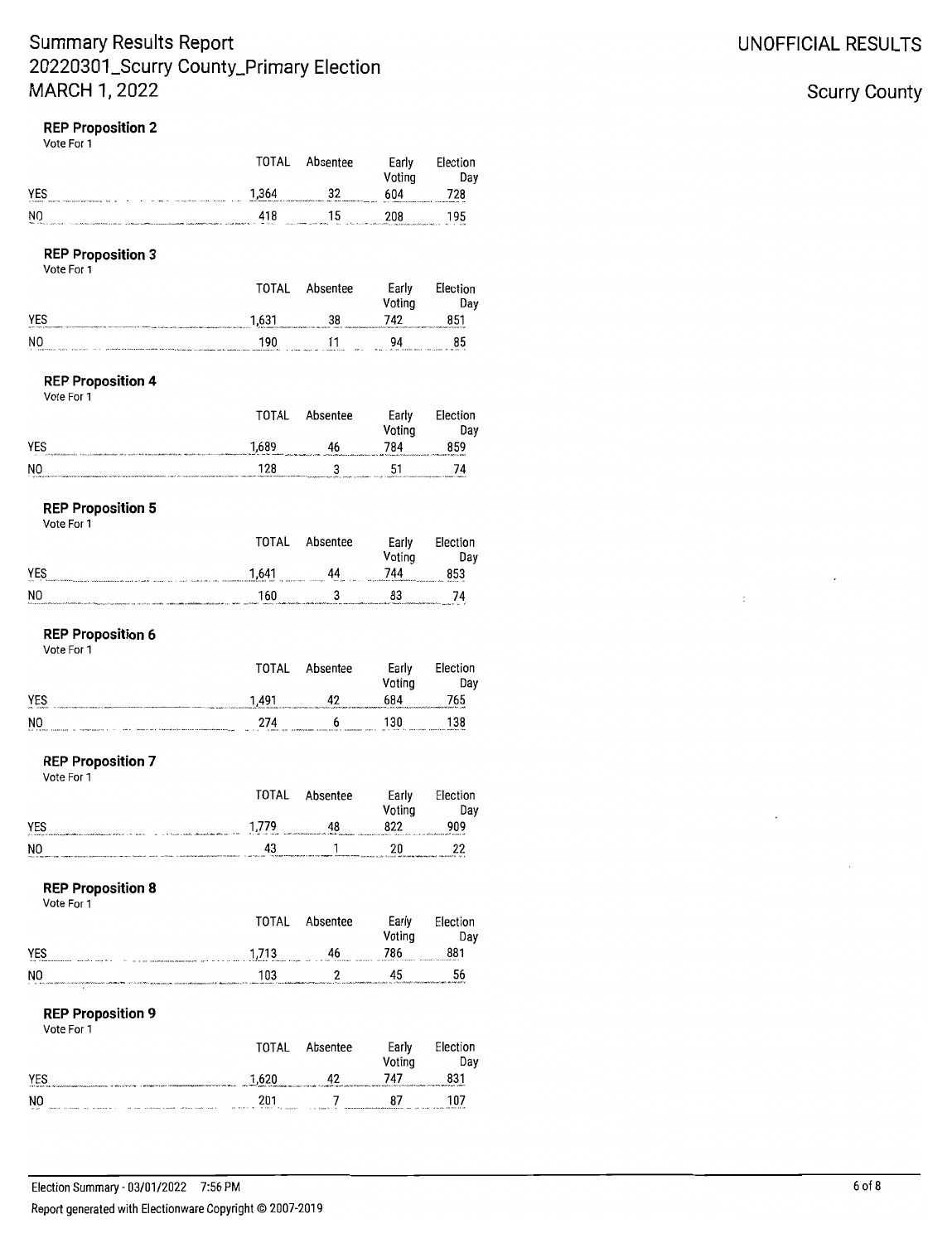#### **REP Proposition 10** Vote For 1

|                                                      | <b>TOTAL</b> | Absentee | Early<br>Voting     | Election<br>Dav                                     |
|------------------------------------------------------|--------------|----------|---------------------|-----------------------------------------------------|
| YES<br>1.1 is determinatefunal. hughest come museums | 1,734        | 46       | 796<br>$n \times n$ | 892<br>man a set in sea de a compartamento a compa- |
| NO                                                   |              |          | 36                  | 34                                                  |

#### **DEM Governor**

Vote For 1

|                                                                           | ΤΩΤΑΙ | Ahsentee | Early<br>Voting | Election<br>Day |
|---------------------------------------------------------------------------|-------|----------|-----------------|-----------------|
| Inocencio (Inno) Barrientez                                               |       |          |                 |                 |
| Joy Diaz<br>comprehensive announce of the comprehensive and comprehensive |       |          |                 |                 |
| Rich Wakeland                                                             |       |          |                 |                 |
| Beto O'Rourke                                                             |       |          |                 |                 |
| Michael Cooper                                                            |       |          |                 |                 |

#### **DEM Lieutenant Governor** Vote For 1

| 1000 I VI |  |  |
|-----------|--|--|
|           |  |  |
|           |  |  |
|           |  |  |

|                  |                                 | ____<br>Voting                                                        | Dav |
|------------------|---------------------------------|-----------------------------------------------------------------------|-----|
| Michelle Beckley | 97<br>a considerable a Warranty | World and a chief stands characterized Mississipping soldier accounts | 14  |
| Carla Brailey    | 28                              |                                                                       | 13  |
| Mike Collier     | 46                              |                                                                       | ንበ  |

TOTAL Absentee

Early

Election

#### **DEM Attorney General**

Vote For 1

|                         | TOTAL | Absentee | Early<br>Voting | Election<br>Dav |
|-------------------------|-------|----------|-----------------|-----------------|
| Lee Merritt             |       |          |                 |                 |
| Mike Fields             |       |          |                 |                 |
| S. "TBONE" Raynor       |       |          |                 |                 |
| Joe Jaworski            |       |          |                 |                 |
| Rochelle Mercedes Garza |       |          |                 |                 |

### **DEM Comptroller of Public Accounts**

Vote For 1

|                                                                                                                        | TOTAL | Absentee                                                                              | Early<br>Voting | Election<br>Day |
|------------------------------------------------------------------------------------------------------------------------|-------|---------------------------------------------------------------------------------------|-----------------|-----------------|
| Angel Luis Vega                                                                                                        | 35    |                                                                                       | 14              | 19              |
| Janet T. Dudding                                                                                                       |       | THE R. P. LEWIS CO., LANSING MICH. 49-14039-1-120-2                                   |                 | 13              |
| Tim Mahoney<br>half a stream into ability and the construction of the construction of a construction of a construction | 27    | <b>IMPORTANT CONTRACT CONTRACT AND AN INTERNATIONAL CONTRACT AND AN INCORPORATION</b> |                 | 15              |

### **DEM Comm General Land Office**

Vote For 1

|                                                                                                  | TOTAL | Absentee                                                                              | Early<br>Voting | Election<br>Day |
|--------------------------------------------------------------------------------------------------|-------|---------------------------------------------------------------------------------------|-----------------|-----------------|
| Jay Kleberg                                                                                      | 29    |                                                                                       | 13              |                 |
| Michael Lange<br>to a function of the country and contact of the company of the first contact of | 21    | the main and a major factor of the analysis of the state of the state of the state of |                 |                 |
| Jinny Suh                                                                                        | 14    |                                                                                       |                 |                 |
| Sandragrace Martinez                                                                             | 38    |                                                                                       |                 |                 |